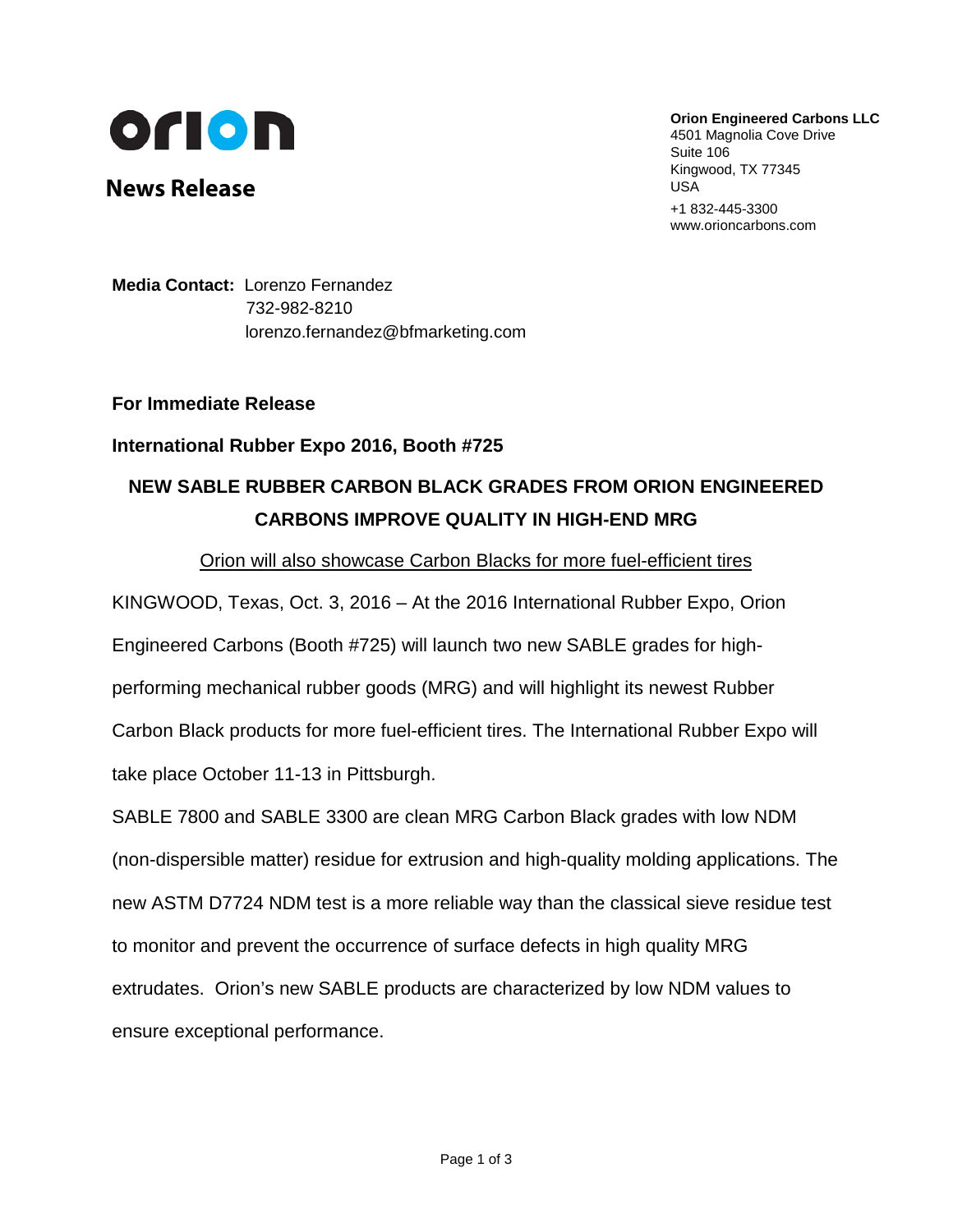

"Our SABLE product line allows rubber compounders to engineer products which meet their customers' precise requirements," said Stephan Mueller, Orion's Technical Market Manager for MRG. "These SABLE grades enable customers to increase productivity, eliminate a step in the compounding process, reduce scrap rates and provide better quality. The result is lower overall cost compared to other Carbon Black grades."

#### For fuel-efficient tires

Orion will also showcase several Rubber Carbon Black products for more fuel efficient tires in response to consumer demand and federal standards for vehicle fuel economy. ECORAX® S 204 reduces rolling resistance by lowering hysteresis of the sidewall or subtread compound via selected specific surface area and structure. ECORAX<sup>®</sup> S 206 lowers air permeation through the inner liner for better tire inflation consistency. To help manufacturers meet the evolving requirements for tires of the future, Orion also offers special Carbon Black grades with narrow aggregate size distributions to increase dynamic stiffness and wear resistance.

For more information, contact Jose Briones, Marketing Manager, Rubber [\(jose.briones@orioncarbons.com\)](mailto:jose.briones@orioncarbons.com), Lin Bradley, Technical Market Manager, Tires [\(lin.bradley@orioncarbons.com\)](mailto:lin.bradley@orioncarbons.com) or Stephan Mueller, Technical Market Manager, MRG [\(stephan.mueller@orioncarbons.com\)](mailto:stephan.mueller@orioncarbons.com), or visit [www.orioncarbons.com.](http://www.orioncarbons.com/)